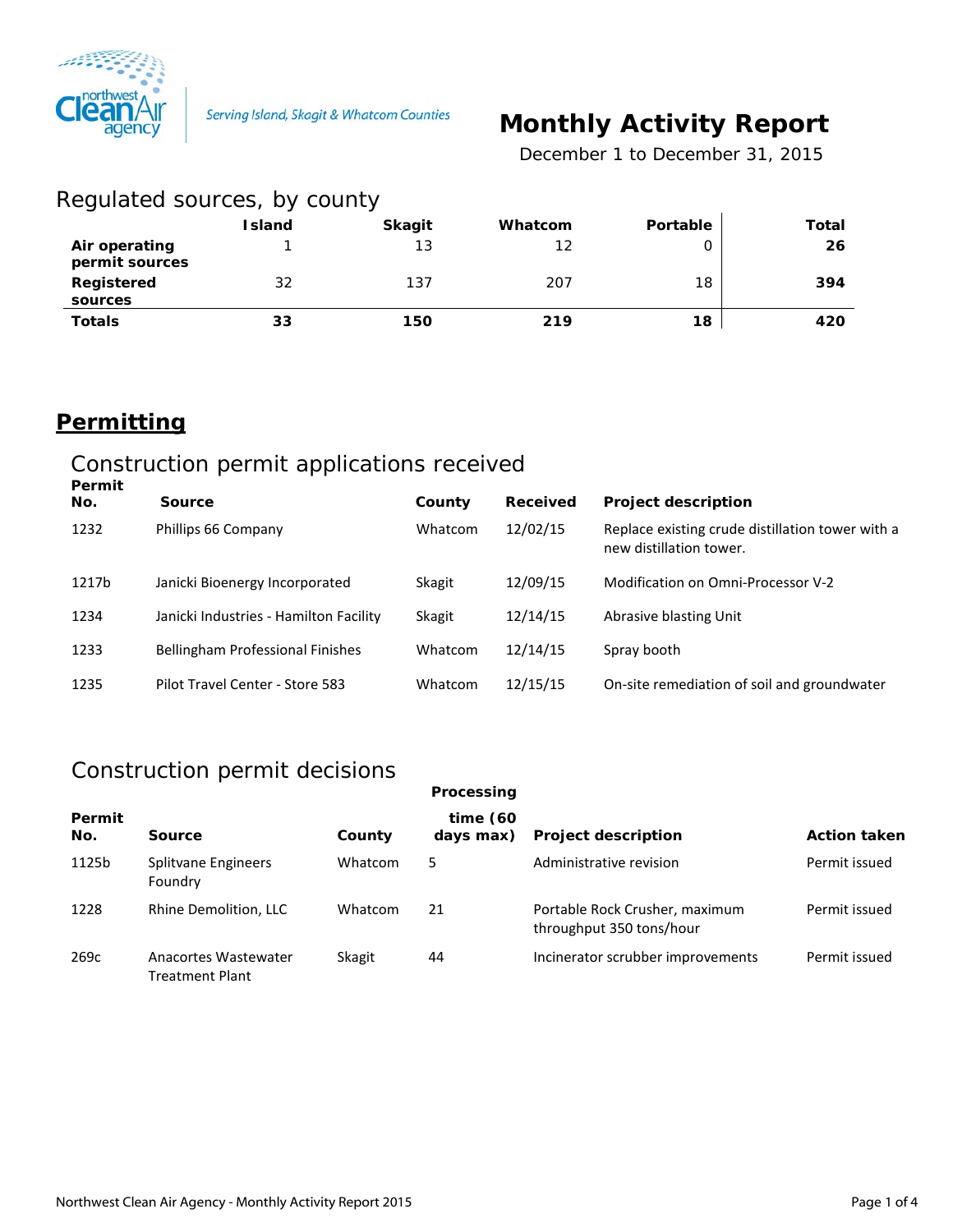## **Enforcement**

#### Alleged violations

| Case<br>No. | ssue<br>Date | Source            | County  | Alleged violation description                                                                                                                                                                                                                                                                                     |
|-------------|--------------|-------------------|---------|-------------------------------------------------------------------------------------------------------------------------------------------------------------------------------------------------------------------------------------------------------------------------------------------------------------------|
| 4190        | 12/03/15     | Keith S Johnson   | Skagit  | Illegal demolition of structure at 410 N. Laventure Rd in Mount Vernon. No<br>notification was received by the NWCAA prior to the demolition. and the<br>NWCAA has no record of any asbestos survey being conducted on the<br>property. The NWCAA has no record of any asbestos abatement prior to<br>demolition. |
| 4188        | 12/08/15     | Air Liquide L.P.  | Skagit  | Failed source test on July 27, 2015 demonstrating excess emissions of<br>nitrogen dioxide.                                                                                                                                                                                                                        |
| 4192        | 12/17/15     | Lynden Door, Inc. | Whatcom | Unpermitted installation of a millwork line with associated bag house, and<br>failure to control particulate at a wood waste tub grinder.                                                                                                                                                                         |

#### Penalties issued

| Case<br>No. | Source                                         | County | Amount  | Conditionally<br>reduced or<br>suspended $1$ to | Alleged violation description                                                                                                                                                                                                                                                                                                          |
|-------------|------------------------------------------------|--------|---------|-------------------------------------------------|----------------------------------------------------------------------------------------------------------------------------------------------------------------------------------------------------------------------------------------------------------------------------------------------------------------------------------------|
| 4171        | Shell Puget Sound<br>Refinery                  | Skagit | \$4,000 | \$4,000                                         | Failure to test Hydrotreater Unit 2 within the time limit<br>outlined in OAC 630c.                                                                                                                                                                                                                                                     |
| 4184        | Boy Scouts of<br>America Fire<br>Mountain Camp | Skagit | \$1.500 | SO.                                             | Two unpermitted illegal outdoor fires containing<br>prohibited material from the demolition of at least one<br>structure. Prohibited material included composite<br>lumber, dimensional lumber, painted lumber, treated<br>lumber, and metals. No record of any asbestos survey<br>was found in NWCAA records prior to the demolition. |

#### Industry reports of process upsets with potential excess emissions **Date Source County**

| 12/08/15 | Tesoro Refining & Marketing Company LLC Skagit |        |
|----------|------------------------------------------------|--------|
| 12/09/15 | Tesoro Refining & Marketing Company LLC        | Skagit |
| 12/10/15 | <b>Chemtrade Solutions LLC</b>                 | Skagit |
| 12/17/15 | Tesoro Refining & Marketing Company LLC        | Skagit |

#### Complaint summary

 $\overline{a}$ 

| Dust, road/lot or construction        |    |
|---------------------------------------|----|
| Industrial emissions                  | 1  |
| Odor                                  |    |
| Outdoor burning                       | 5  |
| Woodstove                             | 12 |
| Other                                 | 1  |
| <b>TOTAL:</b> (unique for the period) | 27 |

<span id="page-1-0"></span><sup>&</sup>lt;sup>1</sup> In some cases, NWCAA offers air pollution sources the opportunity to reduce their penalty by agreeing to specific actions that go beyond compliance requirements. Alternatively, a portion of a penalty may be suspended, holding the remainder of the penalty due if the violation is repeated within 5 years.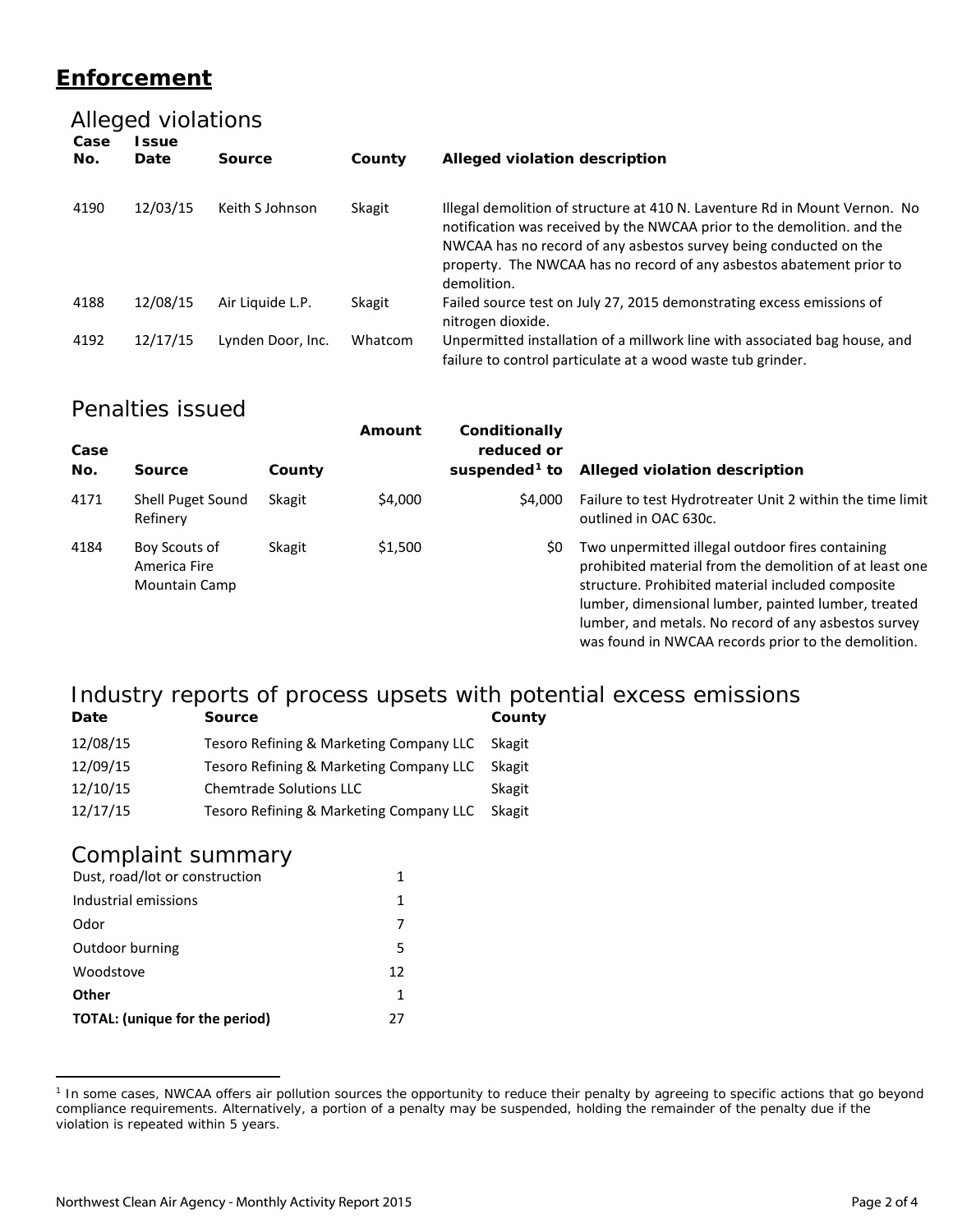